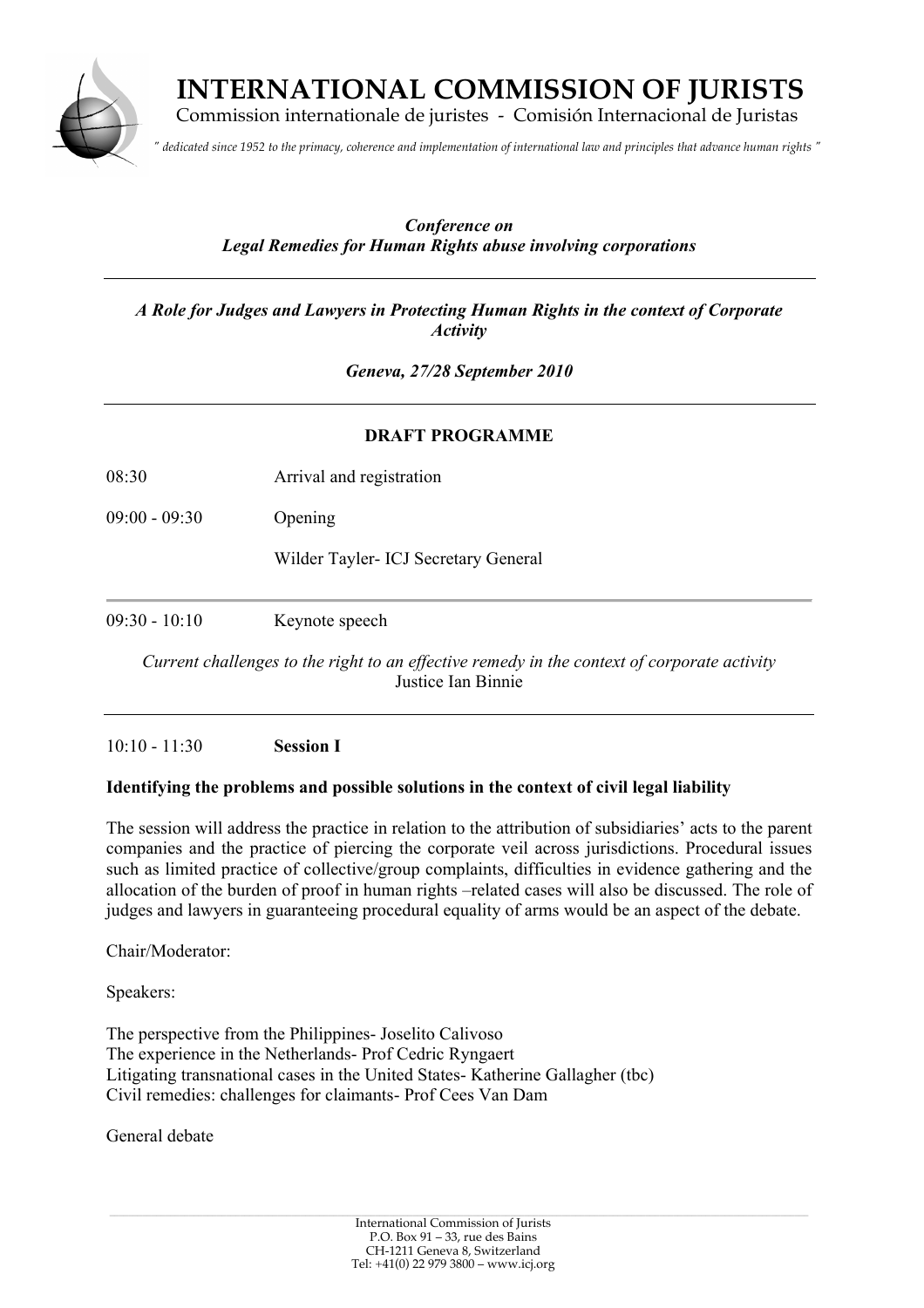# 11:30 – 13:00 **Session II**

#### **Constitutional and human rights remedies**

This session will take stock of current legislation and practice about special remedies available against the violation of rights guaranteed under national constitutions, the problems identified in this area and best practices in a number of countries that recognise the application of constitutional provisions to legal entities such as corporations.

Chair/Moderator:

Speakers:

The experience of South Africa- Prof David Biltchiz The experience of Colombia- Miguel La Rota Perspectives from the African Commission on People's and Human Rights- Commissioner Mumba Malila Perspectives from the Inter-American Human Rights System-

General debate

13:00 - 14:30 Lunch break

14:30 - 16:00 **Session III**

#### **Identifying the problems and possible solutions in the context of administrative remedies**

This session's discussion should identify the use of administrative boards and a panel to address complains in the environmental, labour and consumer's field that have human rights aspects or implications. The rapid development of administrative boards and national human rights commissions/ombudsmen addressing the activities of industry sectors such as extractive industries has created new opportunities for victims to have their complains and grievances heard. At the same time, these bodies experience limitations in terms of enforceability of their decisions and opaque or complex methods and procedures.

Chair/moderator:

Speakers:

National Human Rights Commission/Ombudsmen- Mr Maina Kiai The administrative mechanisms in Brazil: Ministerio Publico, Mr Oscar Vilhena Can OECD National Contact Points provide a remedy?- Victor Ricco

General debate

16:00 - 16:20 Coffee break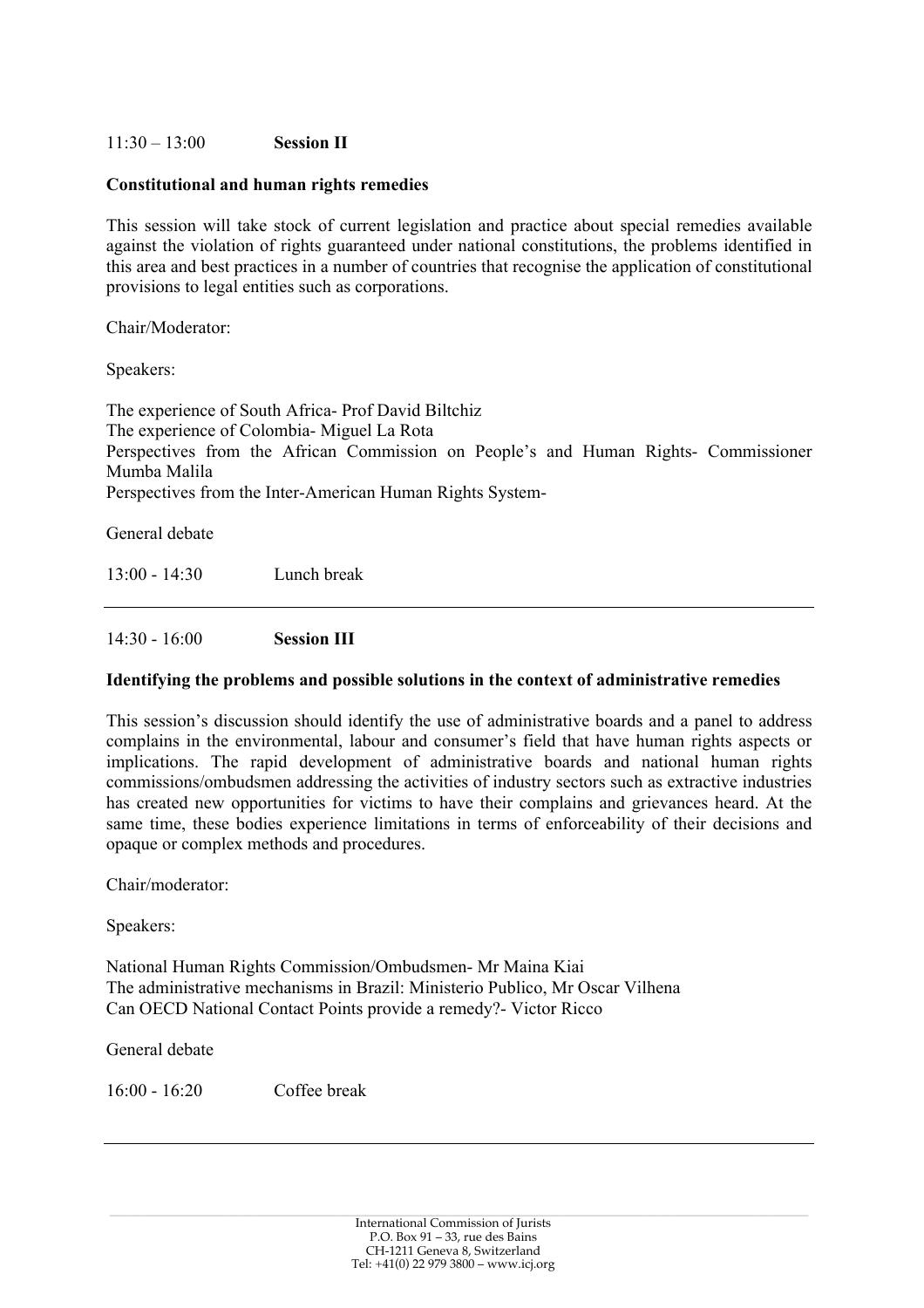#### 16:20 - 18:00 **Session IV**

# **Identifying the problems and the possible solutions in the context of criminal legal liability for corporations.**

This session will address substantive questions such as the limited scope and modalities of criminal liability for corporations and its links with liability of corporate managers or directors as well as the procedural issues surrounding the respective role of prosecutors and victims in initiating criminal proceedings, possibilities of victims' participation and the possibilities for granting civil damages in the process. Questions relating to the practice about attributing company managers' and subsidiaries' and employees' acts to the parent company will also be examined in this context.

Chair/Moderator:

Speakers:

Prosecuting Corporation for International Crimes- *The Kilwa* trial- Ms Patricia Feeney Corporate Criminal Liability in India: Learning Lessons from *Bhopal*- Prof Surya Deva Prosecuting company officials: the experience in Peru- Mr David Velazco

General debate

Tuesday, 28 September

08:30 - 10:00 **Session V**

# **Common issues in relation to legal remedies**

Chair/Moderator:

Speakers:

Rachel Davis- Legal Advisor to the SRSG on Business and Human Rights Prof John Ruggie Marie-Caroline Caillet –Jurist at Sherpa –Paris, and member of ECCJ Richard Meeran- Leigh and Day Solicitors, London

#### General debate

This session will focus on crosscutting or recurrent thematic issues across countries and branches of law. Some of them may have emerged from the discussion in previous panels and would include issues relating to national courts' jurisdiction on transnational cases, the case for piercing the corporate veil in cases of gross human rights violations as well as procedural issues relating to legal representation and victims standing, costs and length of proceedings. The discussion should build on the discussions of previous panels and try to elucidate to what extent human rights law principles can be used by judges and lawyers to ensure an improved access to justice in cases of corporate abuse.